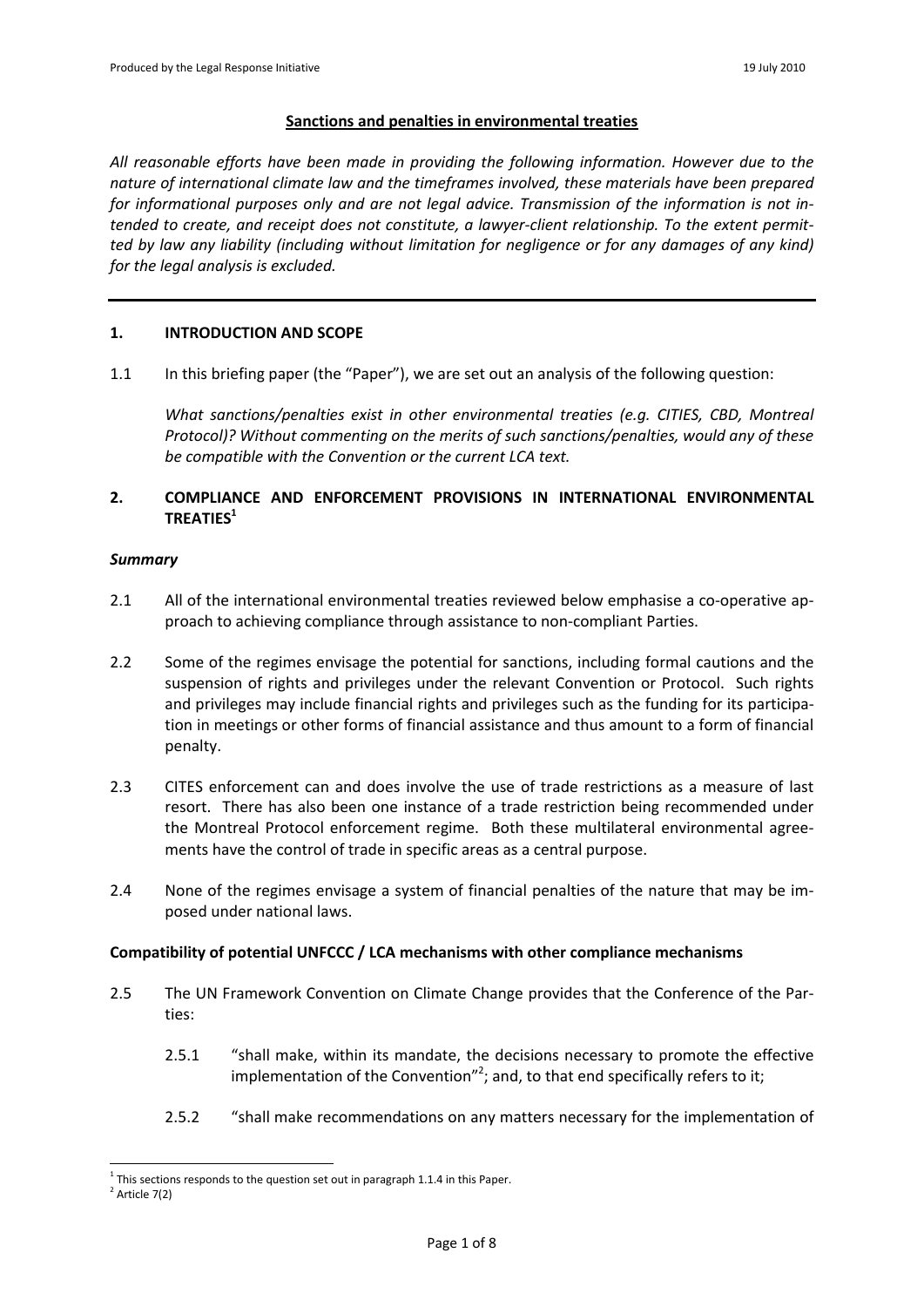the Convention"<sup>3</sup>; and

- 2.5.3 "shall exercise such other functions as are required for the achievement of the objectives of the Convention"<sup>4</sup>.
- 2.6 The mandate of the Convention, and therefore of the Conference of the Parties is set by the objective in Article 2 to achieve "stabilisation of greenhouse gas concentrations in the atmosphere at a level that would prevent dangerous anthropogenic interference with the climate system… within a timeframe sufficient to allow ecosystems to adapt naturally to climate change, to ensure food production is not threatened and to enable economic development to proceed in a sustainable manner".
- 2.7 Article 3 sets out five principles, which should guide the Parties, and therefore the Conference of the Parties, in relation to their actions to achieve the Article 2 objective. These include reference to the precautionary principle and action on the basis of equity, as well as to developed country Parties taking a lead with the specific needs and special circumstances of developing country Parties. Of particular potential note here is the final part of the fifth principle, that "measures taken to combat climate change… should not constitute a means of arbitrary or unjustifiable discrimination or a disguised restriction on international trade".
- 2.8 The Conference of the Parties therefore has a wide scope to adopt enforcement and compliance measures of a similar nature to those used under other multilateral environmental agreements that are of a facilitative nature or involve cautions or suspension of rights or privileges accrued under the Convention. Trade restrictions, and suspensions of rights or privileges that could be considered to amount to de facto trade restrictions, would need to be approached with caution in light of the fifth principle and the fact that control of trade in specific substances, species or products is not a central purpose of the Convention, notwithstanding the role played by trade in economic instruments linked to emissions.

## **Convention on biodiversity and the cartegena protocol on biosafety**

- 2.9 The CBD Convention text does not include specific enforcement provisions, sanctions or penalties. Article 27 provides for dispute resolution between Parties as to the application or interpretation of the Convention.
- 2.10 The Cartagena Protocol on Biosafety text includes at Article 34 provision for the Conference of the Parties serving as a Meeting of the Parties to the Protocol (the "**CBD CoP MoP**") to consider and approve, at its first meeting, co-operative procedures and institutional mechanisms to promote compliance with the Protocol and address cases of non-compliance.
- 2.11 Pursuant to Article 34 various steps were undertaken, initially and prior to the entry into force of the Protocol under the auspices of a body called the Intergovernmental Committee for the Cartagena Protocol (the "**ICCP**") which put forward recommendations to the first CBD CoP MoP. These steps included:
	- 2.11.1 a review, as at September 2000, of compliance regimes in other multilateral environmental agreements, the report from which is available on the CBD website<sup>5</sup>, together with other relevant documents including a subsequent review concerning repeated cases of non-compliance under other multilateral environmental agree-

<sup>-</sup>3 Article 7(2)(g)

<sup>4</sup> Article 7(2)(m)

<sup>5</sup> [https://w](https://www.cbd.int)[ww.cbd.int](www.cbd.int)/doc/meetings/bs/iccp-01/official/iccp-01-07-en.pdf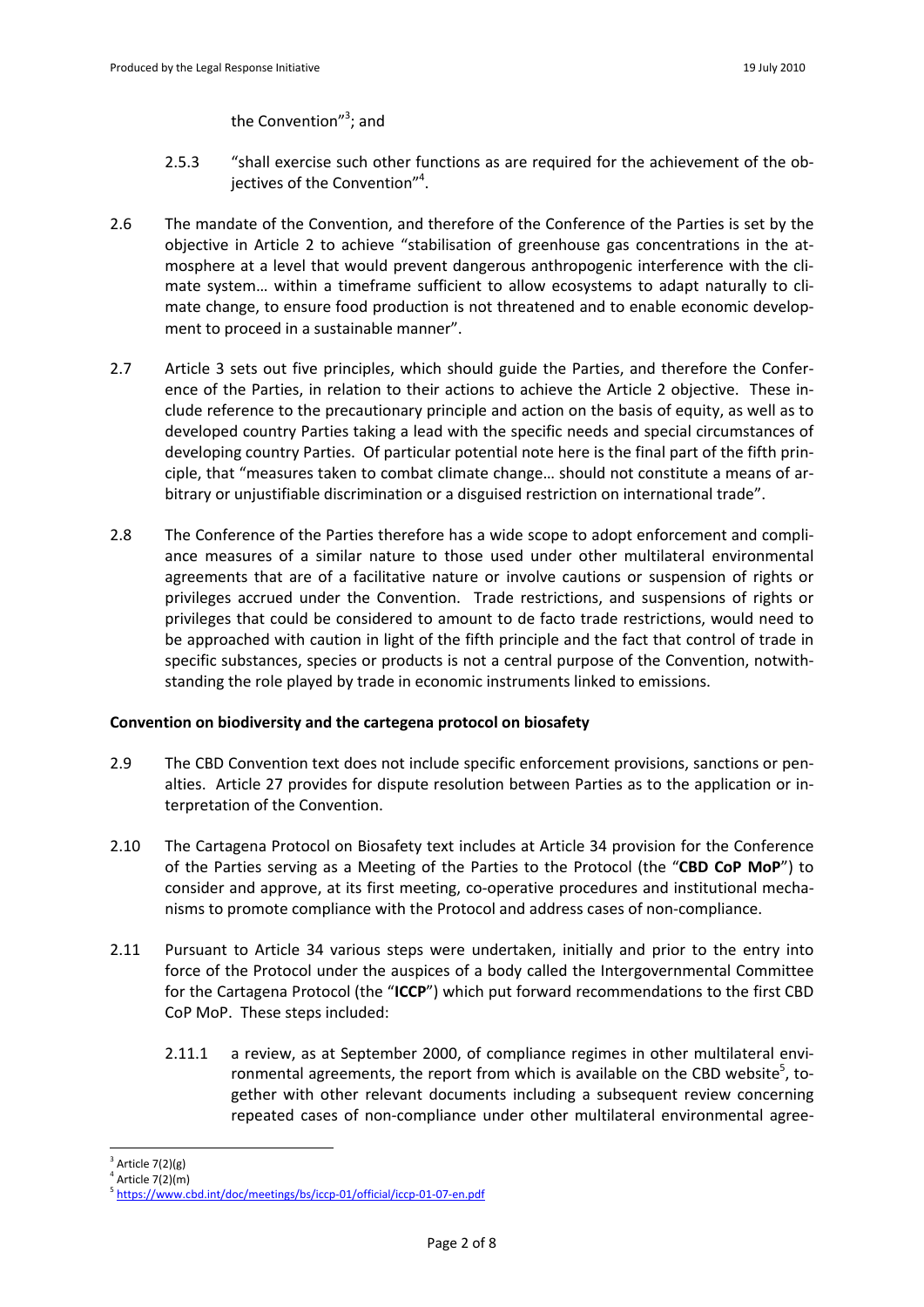ments in December 2007<sup>6</sup>;

- 2.11.2 developing draft text for the procedures and mechanisms.
- 2.12 Following this process the first CBD CoP MoP adopted a decision<sup>7</sup> setting out the underlying objectives, nature and principles of the procedures and mechanisms and establishing a Compliance Committee and setting out its functions, procedures and measure it could take to promote compliance. The underlying objectives, nature and principles are:
	- 2.12.1 objectives to promote compliance, address cases of non-compliance and provide advice and assistance;
	- 2.12.2 nature simple, facilitative, non-adversarial and co-operative;
	- 2.12.3 principles transparent, fair, expeditious and predictable, with particular attention to the special needs of developing country Parties and Parties with economies in transition.
- 2.13 The measures to address non-compliance include:
	- 2.13.1 on the part of the Compliance Committee:
		- (A) providing advice and assistance;
		- (B) making recommendations regarding provision of financial and technical assistance, technology transfer, training and capacity-building;
		- (C) requesting, or assisting, a Party to develop a compliance action plan;
		- (D) inviting a Party to submit progress reports;
		- (E) reporting to the CBD CoP MoP; and
	- 2.13.2 on the part of the CBD CoP MoP:
		- (A) provision of financial and technical assistance, technology transfer, training and capacity-building;
		- (B) issue of a caution;
		- (C) requesting publication of non-compliance in the Biosafety Clearing-House; and
		- (D) in cases of repeated non-compliance taking such measures as may be decided by the CBD CoP MoP.
- 2.14 The rules and procedures have since been developed through successive meetings of the Compliance Committee and CBD CoP MoP<sup>8</sup>. Notably, in terms of the scope of the compliance processes the most recent Compliance Committee meeting considered whether it had a

<sup>6</sup> [http://bch.cbd.int/protocol/cpb\\_art34\\_doc.shtml](http://bch.cbd.int/protocol/cpb_art34_doc.shtml) (see the link under the 4<sup>th</sup> meeting for the second report expressly mentioned).

<sup>7</sup> [http://bch.cbd.int/protocol/decisions/decision.shtml?decisionID=8](http://bch.cbd.int/protocol/decisions/decision.shtml?decisionID=)289

<sup>8</sup> [http://bch.cbd.int/protocol/cpb\\_art34\\_i](http://bch.cbd.int/protocol/cpb_art34_i)nfo.shtml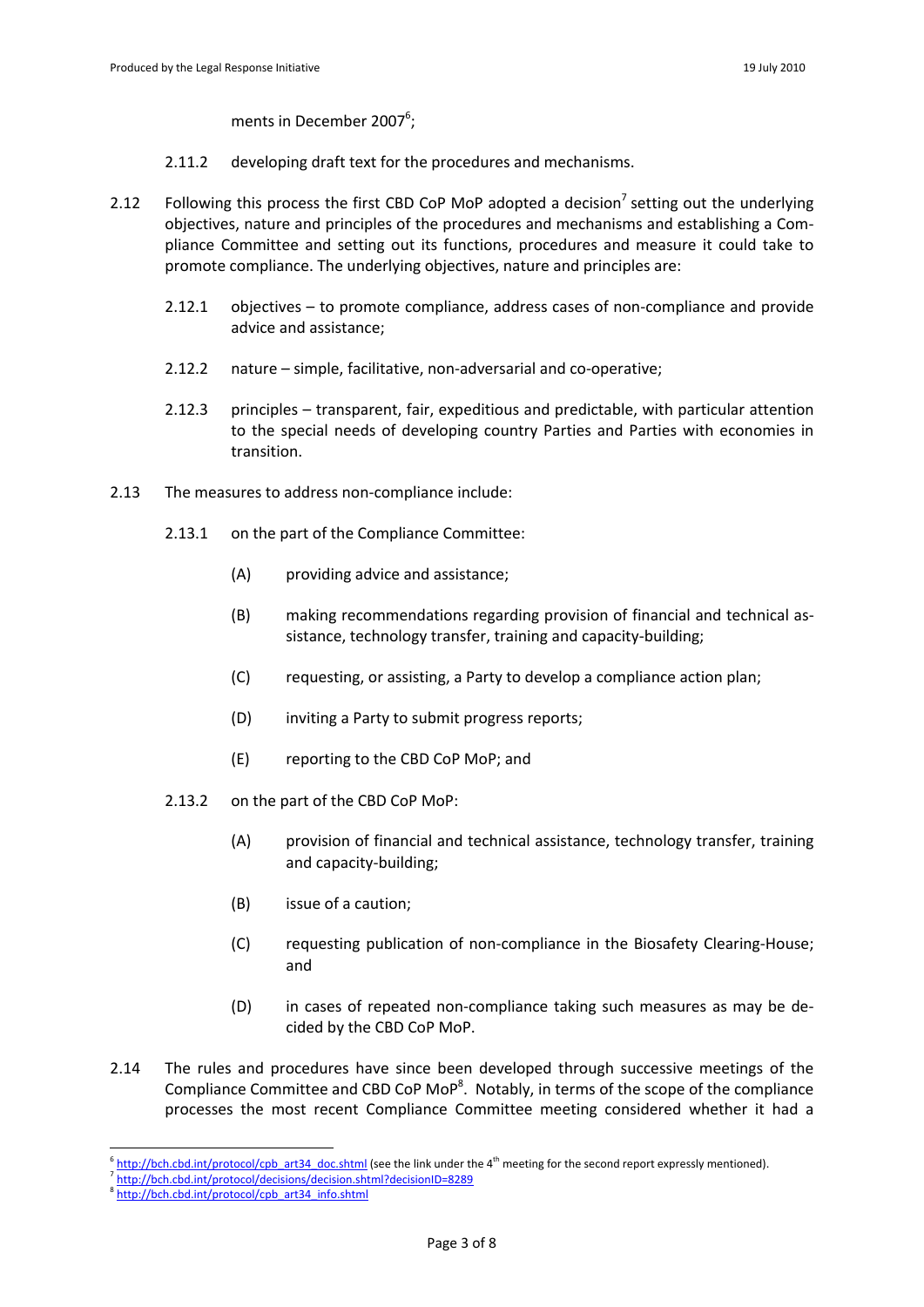mandate to receive and consider a submission made by an NGO alleging non-compliance and found that it did not and could only consider submissions made by Parties.

### **Convention on International Trade in Endangered Species of wild fauna and flora**

- 2.15 The CITES Convention text does not include specific enforcement provisions, sanctions or penalties. However, Article XIII provides a basic escalation process where nonimplementation by Parties is suspected, whereby:
	- 2.15.1 when the CITES Secretariat is satisfied, in light of information received, that the provisions of the Convention are not being effectively implemented it shall communicate this to the relevant Party or Parties;
	- 2.15.2 the informed Party shall then as soon as possible provide any relevant facts, insofar as its laws permit, and propose remedial actions if appropriate;
	- 2.15.3 the informed Party may also hold an inquiry if it consider it desirable;
	- 2.15.4 the information provided by the Party and the results of any inquiry are then reviewed at the next Conference of the Parties ("**CITES CoP**"), which may make whatever recommendations it deems appropriate.
- 2.16 Resolution conf 14.3 of the CITES CoP adopted a Guide to CITES compliance procedures (the "**Guide**") 9 , drafted by the CITES Secretariat pursuant to CITES CoP Decision 12.84.
- 2.17 The Guide is a non-legally binding statement of the objective and principles. The underlying and first stated general principle is that a "supportive and non-adversarial approach is taken towards compliance matters, with the aim of ensuring long-term compliance". The Guide and CITES CoP Resolution 11.3 on compliance and enforcement<sup>10</sup> emphasise co-operation between Parties and between the Parties, the CITES Secretariat and other CITES Committees.
- 2.18 If a Party fails to take sufficient remedial action within a reasonable time limit then the CITES Secretariat shall bring the matter to the attention of the CITES Standing Committee. In exceptional circumstances and after consultation with the Party, the CITES Standing Committee may take measures aimed at achieving compliance. A non-exhaustive list of facilitative and cautionary measures, up to and including recommending to the CITES CoP that trade in CITES-listed species with the Party be suspended in the event of persistent unresolved noncompliance which the Party shows no intention of resolving, is set out in the Guide.
- 2.19 In taking or recommending measures aimed at achieving compliance, the CITES Standing Committee must take into account, and set out in its recommendations:
	- 2.19.1 the Convention and any Resolutions or Decisions of the CITES CoP applicable to the compliance matter in question;
	- 2.19.2 the capacity of the Party concerned;
	- 2.19.3 the cause, type, degree and frequency of the compliance matters;
	- 2.19.4 the appropriateness of the proposed measures to the compliance matters; and

<sup>&</sup>lt;sup>9</sup> [http://w](http://www.cites.org/eng/res/all/14/E14)[ww.cites.org/eng/res/all/14/E14](www.cites.org/eng/res/all/14/E14)-03C15.pdf

h[ttp://ww](http://www.cites.org/eng/res/all/11/E11)[w.cites.org/eng/res/all/11/E11-](www.cites.org/eng/res/all/11/E11)03R15.pdf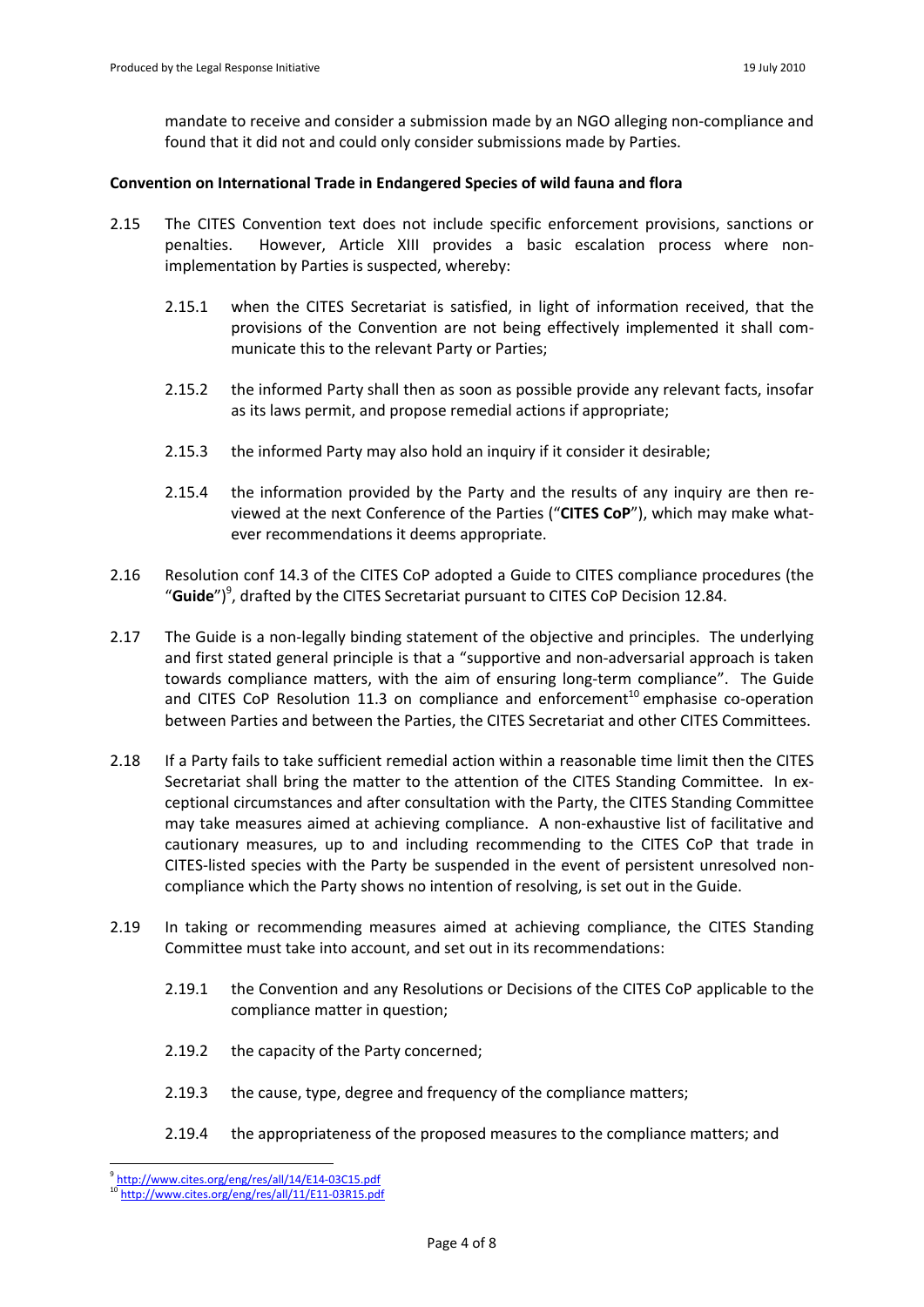- 2.19.5 the possible impact on conservation and sustainable use of the compliance matters and the proposed measures.
- 2.20 Trade bans with respect to non-compliant Parties, with respect to particular species or with the Party in relation to all CITES-listed species, are the sanction of last resort but have been used in a number of cases. They may also be used for purposes other than non-compliance by the Party (eg as a result of the significant trade review process to protect a particular species or population or to reinforce a Party's own national measures). There are currently 38 trade suspensions in place, only one of which, against Nigeria, relates expressly to enforcement matters (although poor enforcement may be a contributory factor to recommendations based on significant trade reviews) $^{11}$ .

# **Montreal protocol on substances that deplete the ozone layer**

- 2.21 As with the Cartagena Protocol to the CBD, the Montreal Protocol text itself simply provides for the development of a non-compliance procedure at the first Meeting of the Parties ("**MP MoP**"). Article 8 of the Protocol requires them to "consider and approve procedures and institutional mechanisms for determining non-compliance with the provisions of this Protocol and for treatment of Parties found to be in non-compliance.
- 2.22 An interim procedure was approved in 1990 and reviewed and finalised in 1992 at the fourth MP MoP. It was reviewed and amendments adopted in 1998 at the tenth MP MoP. The Decision at the  $10^{th}$  MoP envisaged a further review by 2003 unless the Parties determined otherwise but no further amendments appear to have been made. The non-compliance procedure and Decisions of the MP MoP relating to it and taken with respect to non-compliance by Parties under it are available online (current version up to October 2007)<sup>12</sup>.
- 2.23 As with the Cartagena Protocol and CITES compliance regimes, the procedure is based on a non-confrontational, conciliatory and co-operative mechanism designed to encourage and assist Parties to achieve compliance.
- 2.24 As with the Cartagena Protocol the primary triggers for the non-compliance procedure is limited to reservations expressed by other Parties or a Party itself concludes it is not in compliance and reports itself to the Secretariat. There is no direct right for NGOs or other third parties to raise reservations but there is a third trigger where the Secretariat "during the course of preparing its report [to the MP MoP] becomes aware of possible non-compliance".
- 2.25 The non-compliance procedure is administered by an Implementation Committee made of 10 Parties elected on a two year cycle with proportionate geographical distribution. The Implementation Committee considers information provided by the Secretariat and the relevant Party with a view to reaching an "amicable solution", exchanges information with the Protocol fund mechanism to inform its recommendations, and makes recommendations to the MP MoP. The Implementation Committee may also, upon invitation by the relevant Party, conduct information gathering in that Party's territory.
- 2.26 The indicative list of measures that might be taken by the MP MoP in cases of noncompliance, drawn up at the fourth MP MoP includes:
	- 2.26.1 providing appropriate assistance (including data collection and reporting, technical,

<sup>&</sup>lt;sup>11</sup> h[ttp://ww](http://www.cites.org/eng/news/sundry/trade_suspension.shtml)[w.cites.org/eng/news/sundry/trade\\_suspension.shtml](www.cites.org/eng/news/sundry/trade_suspension.shtml)

<sup>12</sup> h[ttp://ozone.unep.org/Meeting\\_](http://ozone.unep.org/Meeting_)Documents/impcom/MOP\_decisions\_on\_NCP.pdf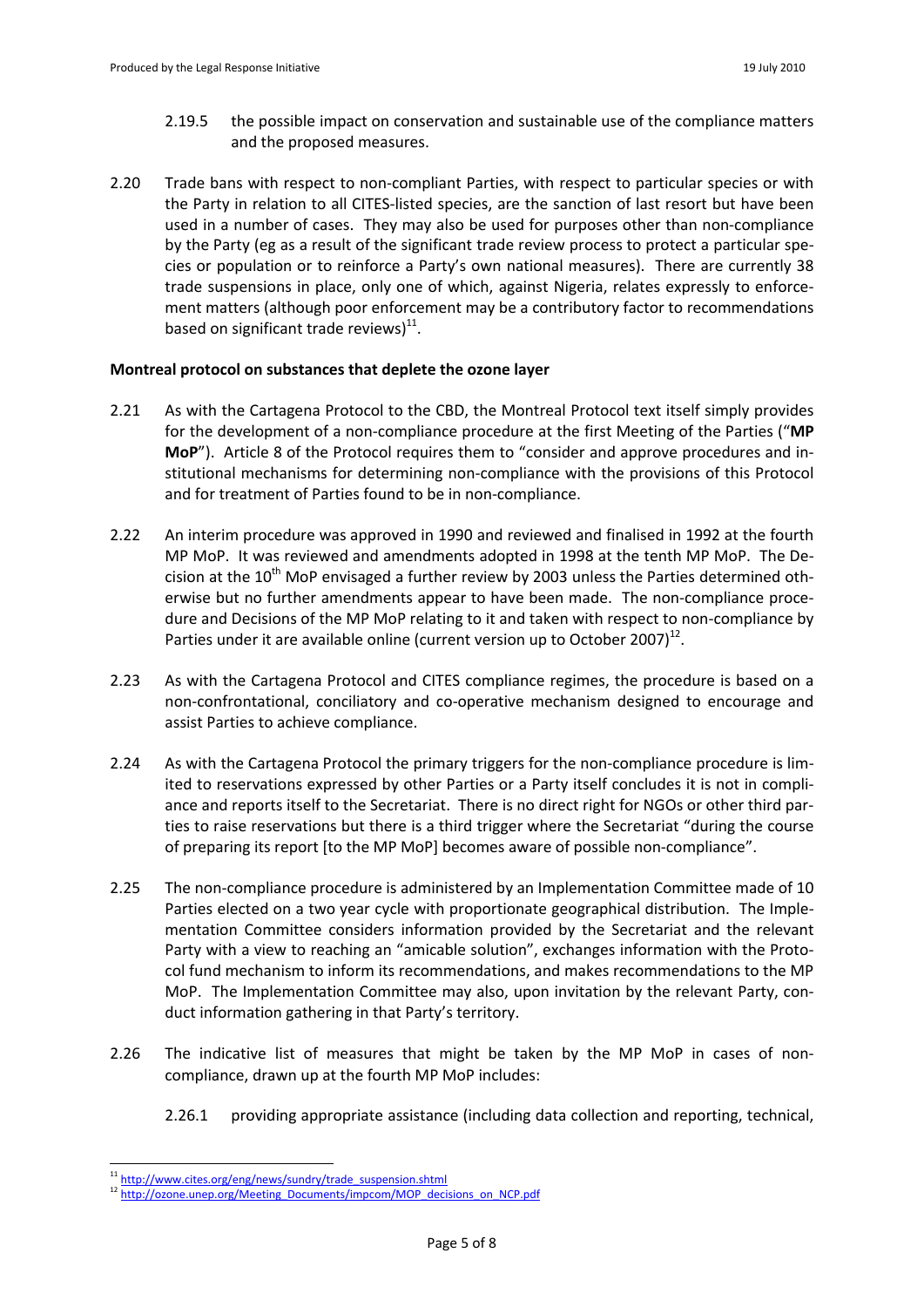-

technology transfer, financial, information transfer and/or training);

- 2.26.2 issuing cautions; and
- 2.26.3 suspension of specific rights and privileges under the Protocol, including those concerned with industrial rationalisation, production, consumption, trade, transfer of technology, the financial mechanism and institutional arrangements.
- 2.27 From a brief review of the MP MoP Decisions up to October 2007, it would seem that the sanctions under the third limb of the indicative list of measures had not to that date been used, although Parties were requested to impose a trade ban on exports of CFCs to Azerbaijan by a Decision in December 2005 (ostensibly under the first limb).

#### **UN-ECE Convention on long-range transboundary Air pollution**

- 2.28 The Convention text does not include specific provision in relation to non-compliance but does require the Executive Body of the Convention (the "**EB**") to review implementation.
- 2.29 The Convention has eight Protocols. The fourth, known as the VOC Protocol includes at Article 3 a requirement for the Parties to establish a mechanism for monitoring compliance with the VOC Protocol and as a first step allows Parties with reason to believe another Party is acting, or has acted, in a manner inconsistent with its obligations under the Protocol to inform the EB and the relevant Party and to request that the matter be taken up at the next meeting of the EB.
- 2.30 By Decision 1997/2, the EB adopted a non-compliance procedure applicable to all the Protocols under the Convention. The procedure has been amended twice, most recently in 2006 when it was replaced by Decision 2006/2 $^{13}$ .
- 2.31 The non-compliance procedure is similar to that under the Montreal Protocol, with an Implementation Committee and essentially the same triggers, although there is specific but non-exhaustive reference where the procedure is triggered by a referral from the Secretariat to issues the Secretariat becomes aware of as a result of reviewing reports submitted by the Parties in fulfilling their obligations under a relevant Protocol (as opposed to any other source).
- 2.32 Unlike the Montreal Protocol non-compliance procedure the LRTAP Protocols noncompliance procedure does not include:
	- 2.32.1 express reference to underlying principles (eg for the Implementation Committee to seek amicable solutions) other than that the measures decided on by the EB must be of a "non-discriminatory nature to bring about full compliance with the Protocol in question, including measures to assist a Party's compliance"; nor
	- 2.32.2 express reference to a specific range of measures that can be imposed on a noncompliant Party.

<sup>&</sup>lt;sup>13</sup> h[ttp://ww](http://www.unece.org/env/lrtap/E)w.unece.org/env/Irtap/ExecutiveBody/Eb\_decision.htm (individual compliance decisions are also available on this page)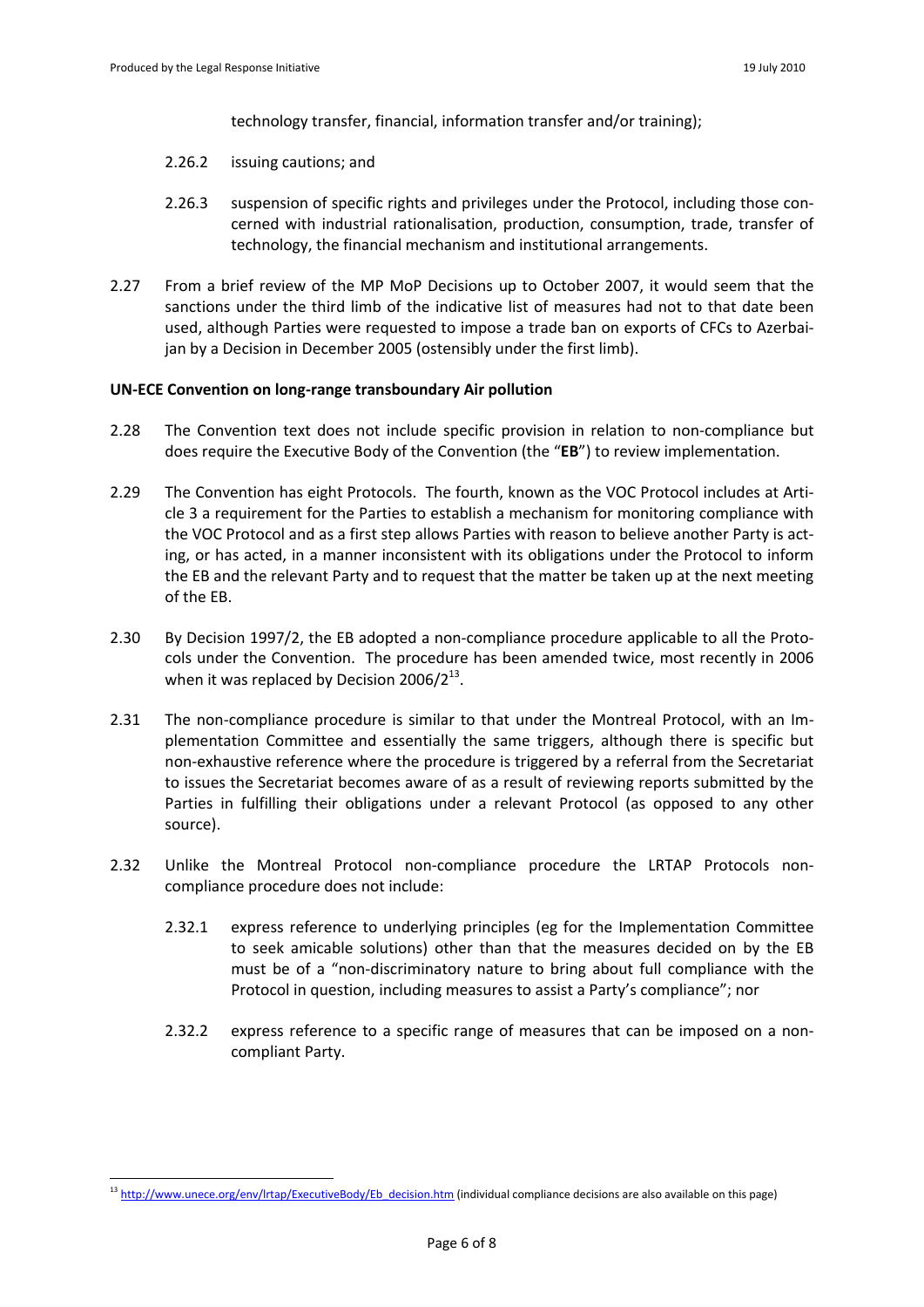# **Basel Convention on the Control of Transboundary Movements of Hazardous Wastes and their Disposal**

- 2.33 Article 19 of the Convention text permits any Party which has reason to believe another Party is acting, or has acted, in breach of its obligation under the Convention to inform the Secretariat and simultaneously the relevant Party but does not specify what is to happen following such a notification.
- 2.34 Through a series of Decisions the Conference of the Parties (the "**Basel CoP**") has therefore developed a "Mechanism for Promoting Implementation and Compliance" established by Decision VI/12 of the Basel CoP in 2002, The objective of the mechanism is to assist Parties to comply with their obligations under the Convention and to facilitate, promote, monitor and aim to secure the implementation of and compliance with the obligations under the Conven- $\textsf{tion}^{\textsf{14}}.$
- 2.35 The mechanism establishes a Compliance Committee, made of 15 members with proportionate geographical distribution. The procedure is expressly noted to be non-binding in nature, as well as non-confrontational, transparent, cost-effective and preventative. It is intended to assist in resolving compliance difficulties by providing advice, non-binding recommendations and information and by making recommendations on further additional measures to the Basel CoP. The guide to the mechanism<sup>15</sup> notes that these further measures may be:
	- 2.35.1 further support, including prioritisation of technical assistance and capacitybuilding and access to financial resources; or
	- 2.35.2 issue of a cautionary statement and provision of advice regarding future compliance in order to help Parties to implement the provisions of the Convention and to promote co-operation between all the Parties.
- 2.36 The trigger mechanisms are similar to those for the Montreal Protocol and LRTAP Protocols but the Secretariat initiated trigger is expressly limited to the Party's reporting obligations and there is also a general review trigger that can be initiated by the Basel CoP.

## **Other multilateral environmental agreements**

- 2.37 The above sections discuss the compliance and enforcement provisions of a selection of multilateral environmental agreements. It is not exhaustive. The papers prepared in the course of the development of the CBD Cartagena Protocol compliance regime, and referenced in section 3 above<sup>16</sup>, discuss these mechanisms (as well as those under the Kyoto Protocol) and also the approach to repetitive non-compliance under the additional multilateral environmental agreements noted below, but again these reports expressly note that they do not purport to be exhaustive:
	- 2.37.1 The International Convention for the Regulation of Whaling;
	- 2.37.2 The Barcelona Conventions for the Protection of the Mediterranean Sea against Pollution and for the Protection of the Marine Environment and Coastal Region of the Mediterranean;

h[ttp://ww](http://www.basel.int/legalmatters/compcommitee/inde)[w.basel.int/legalmatters/compcommitee/inde](www.basel.int/legalmatters/compcommitee/inde)x.html

h[ttp://ww](http://www.basel.int/legalmatters/compco)[w.basel.int/legalmatters/compcom](www.basel.int/legalmatters/compco)mitee/brochure-xx0706.pdf

See footnotes 4 and 5